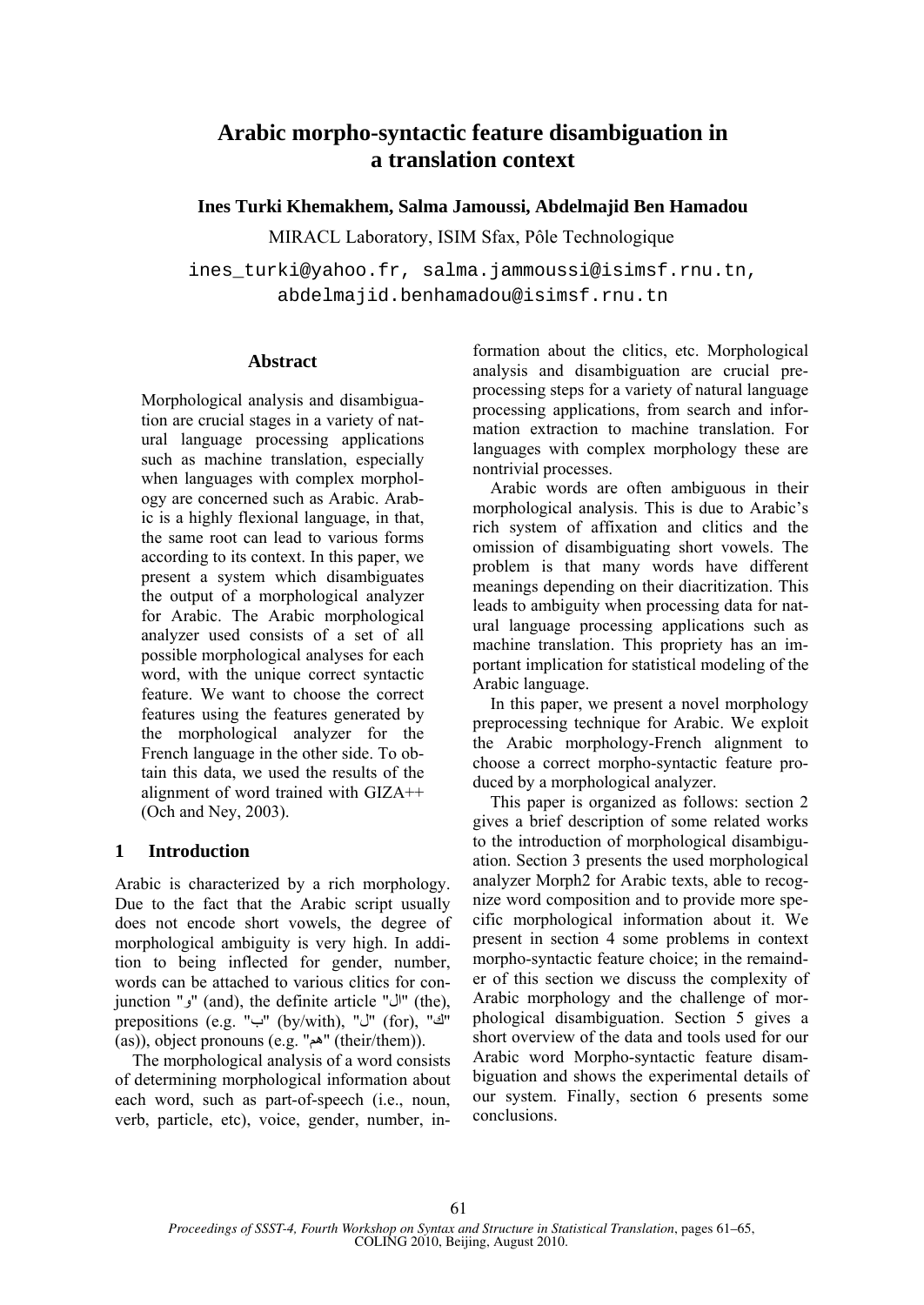# **2 Related work**

Morphological analysis and disambiguation are crucial pre-processing steps for a variety of natural language processing applications.

Previous research has focused on disambiguating the output of a morphological analyzer. Hajic (2000) is the first to use a dictionary as a source of possible morphological analyses (and hence tags) for an inflected word form. He convincingly shows that for five Eastern European languages with complex inflection plus English, using a morphological analyzer improves performance of a tagger. He concludes that for highly inflectional languages "the use of an independent morphological dictionary is the preferred choice more annotated data". He redefines the tagging task as a choice among the tags proposed by the dictionary, using a log-linear model trained on specific ambiguity classes for individual morphological features. Hajic (2000) demonstrates convincingly that morphological disambiguation can be aided by a morphological analyzer, which, given a word without any context, gives us the set of all possible morphological tags.

The only work on Arabic tagging that uses a corpus for training and evaluation, (Diab et al., 2004), does not use a morphological analyzer. Diab et al. (2004) perform tokenization, POS tagging and base phrase chunking using a SVM based learner.

The Morphological Analysis and Disambiguation of Arabic (MADA) system is described in (Habash and Rambow, 2005). The basic approach used in MADA is inspired by the work of Hajic (2000) for tagging morphologically rich languages, which was extended to Arabic. Habash and Rambow (2005) use SVM-classifiers for individual morphological features and a simple combining scheme for choosing among competing analyses proposed by the dictionary.

# **3 Arabic word segmenter**

Arabic is a morphologically complex language. Compared with French, an Arabic word can sometimes correspond to a whole French sentence (Example : the Arabic word "رونناّأتتذآ "corresponds in French to the sentence "Est-ce que vous vous souvenez de nous", in English: "Do you remember us").

The aim of a morphological analysis step is to recognize word composition and to provide specific morphological information about it. For Example : the word "يعرفون) "in French: connaîssent, in English: they know) is the result of the concatenation of the prefix "ي "indicating the present and suffix "ون" indicating the plural masculine of the verb "عرف) "in French: connaître, in English: to know). The morphological analyzer determines for each word the list of all its possible morphological features.

In Arabic language, some conjugated verbs or inflected nouns can have the same orthographic form due to absence of vowels (Example : nonvoweled Arabic word "فصل "can be a verb in the past "َلَصَف) "He dismissed), or a masculine noun "ٌلْصَف) "chapter / season), or a concatenation of the coordinating conjunction "َف) " then) with the verb "صل": imperative of the verb (bind)).

In this work, In order to handle the morphological ambiguities, we decide to use MORPH2 (Belguith et al., 2006), an Arabic morphological analyzer developed at the Miracl laboratory1. MORPH2 is based on a knowledge-based computational method. It accepts as input an Arabic text, a sentence or a word. Its morphological disambiguation and analysis method is based on five steps:

- A tokenization process is applied in a first step. It consists of two sub-steps. First, the text is divided into sentences, using the system Star (Belguith et al., 2005), an Arabic text tokenizer based on contextual exploration of punctuation marks and conjunctions of coordination. The second sub-step detects the different words in each sentence.
- A morphological preprocessing step which aims to extract clitics agglutinated to the word. A filtering process is then applied to check out if the remaining word is a particle, a number, a date, or a proper noun.
- An affixal analysis is then applied to determine all possible affixes and roots. It aims to identify basic elements belonging

<sup>1</sup> http://www.miracl.rnu.tn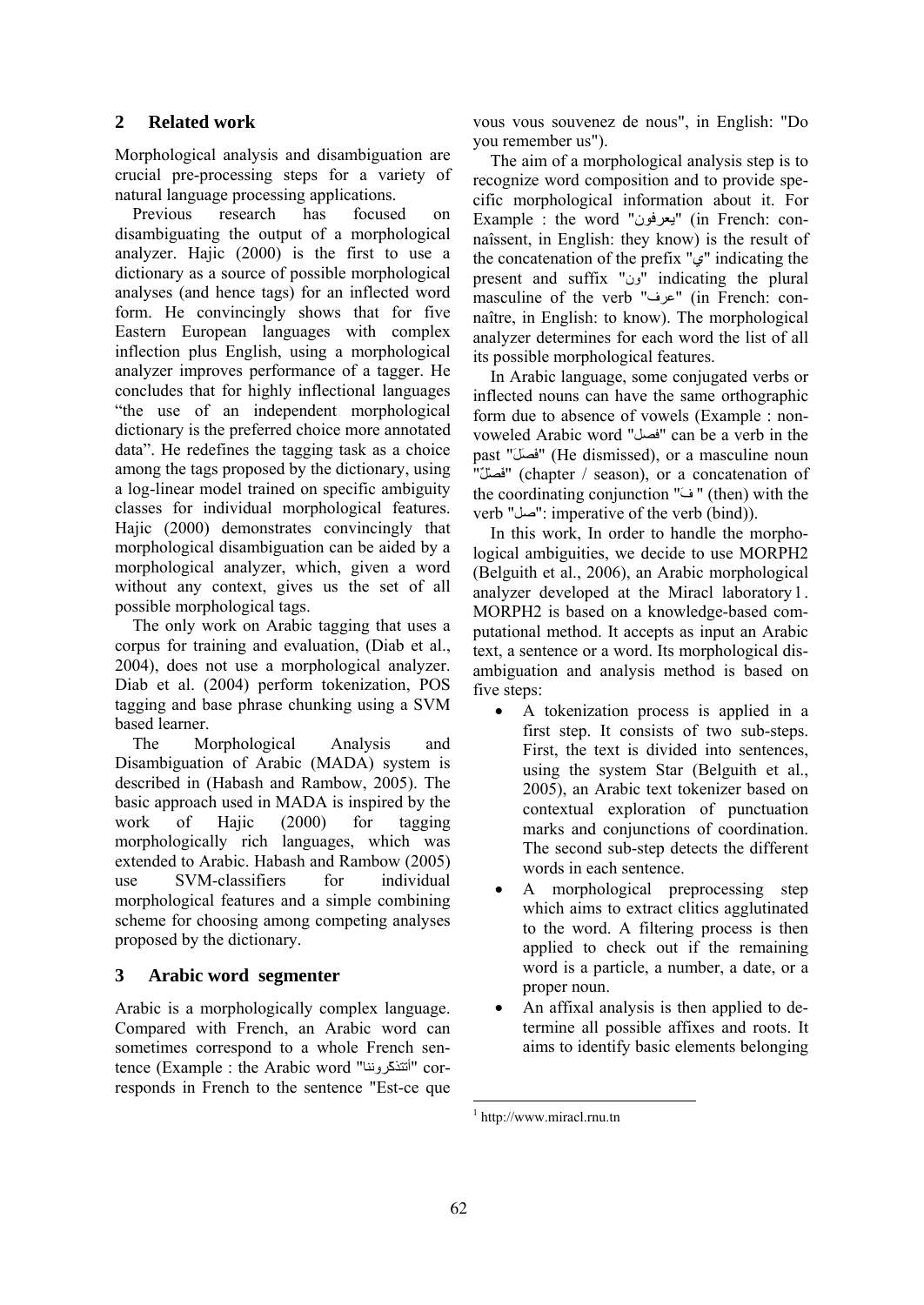to the constitution of a word (the root and affixes i.e. prefix, infix and suffix).

- The morphological analysis step consists of determining for each word, all its possible morpho-syntactic features (i.e, part of speech, gender, number, time, person, etc.). Morpho-syntactic features detection is made up on three stages. The first stage identifies the part-of-speech of the word (i.e. verb "فعل", noun "اسم", particle "أداة" and proper noun "). The second stage extracts for each part-ofspeech a list of its morpho-syntactic features. A filtering of these feature lists is made in the third stage.
- Vocalization and validation step : each handled word is fully vocalized according to its morpho-syntactic features determined in the previous step.

In our method, each Arabic word, from Arabic data, is replaced by its segmented form, where stem, clitic and affix are featured with their morphological classes (e.g. proclitic, prefix, stem, suffix and enclitic). For example: the word "فعرفناهم) "in French: "et nous les avons connu", in English: "and we have known them") is the result of the concatenation of the proclitic "َف " (then): coordinating conjunction, the suffix "نا " for the present masculine plural, enclitic "هم) "for the masculine plural possession pronoun), and the rest of the word "عرف "indicating the stem. So, the word "فعرفناهم "will be replaced by:

ف " \_proclitic عرف**\_Stem** نا\_suffix هم \_enclitic"

### **4 Problems in context Morphosyntactic feature choice**

As mentioned in section 1, ambiguities in Arabic word are mainly caused by the absence of the short vowels. Thus, a word can have different meanings. There are also the usual homographs of uninflected words with/without the same pronunciation, which have different meanings and usually different POS's. For example: the word "ذهب", in English: "gold" and "ذهب", in English: "go". In Arabic there are four categories of words: noun, proper noun, verbs and particles. The absence of short vowels can cause ambiguities within the same category or across different

categories. For example: the word "بعد "corresponds to many categories (table 1).

| meanings of a word "بعد" | Categories |
|--------------------------|------------|
| after                    | Particule  |
| remoteness               | Noun       |
| remove                   | Verb       |
| go away                  | Verh       |

Table 1. Different meanings of a word "بعد "

Arabic uses a diverse system of prefixes, suffixes, and pronouns that are attached to the words (Soudi, 2007).

In fact, in Arabic language, the word: "وضع " can be a verb in the past (He filed), or a masculine noun (state), or a concatenation of the coordinating conjunction "و" (and) with the verb "ضع": imperative of the verb (filed). For this reason, correct morphological analysis is required to resolve structural ambiguities among Arabic sentence.

## **5 Word Morpho-syntactic feature disambiguation**

#### **5.1 Training corpus**

The training corpus used in this work is an Arabic-French bitext aligned at the sentence level. Each Arabic word, from Arabic data, is replaced by its segmented form. In the other side, the French corpus is part-of-speech (POS) tagged by using treetagger tool (Schmid, 1994) for annotating text with part-of-speech and lemma information.

#### **5.2 Alignment model**

The aligned model was trained with GIZA++ (Och and Ney, 2003), which implements the most typical IBM and HMM alignment models. The alignment model used consists of IBM-1, HMM, IBM-3 and IBM-4.

### **5.3 Using treetagger for Arabic Word Morpho-syntactic feature disambiguation**

To pre-process the Arabic data, we use the MORPH2 morphological analyzer (Belguith et al., 2006). A sample output of the morphological analyzer is shown in Figure 1.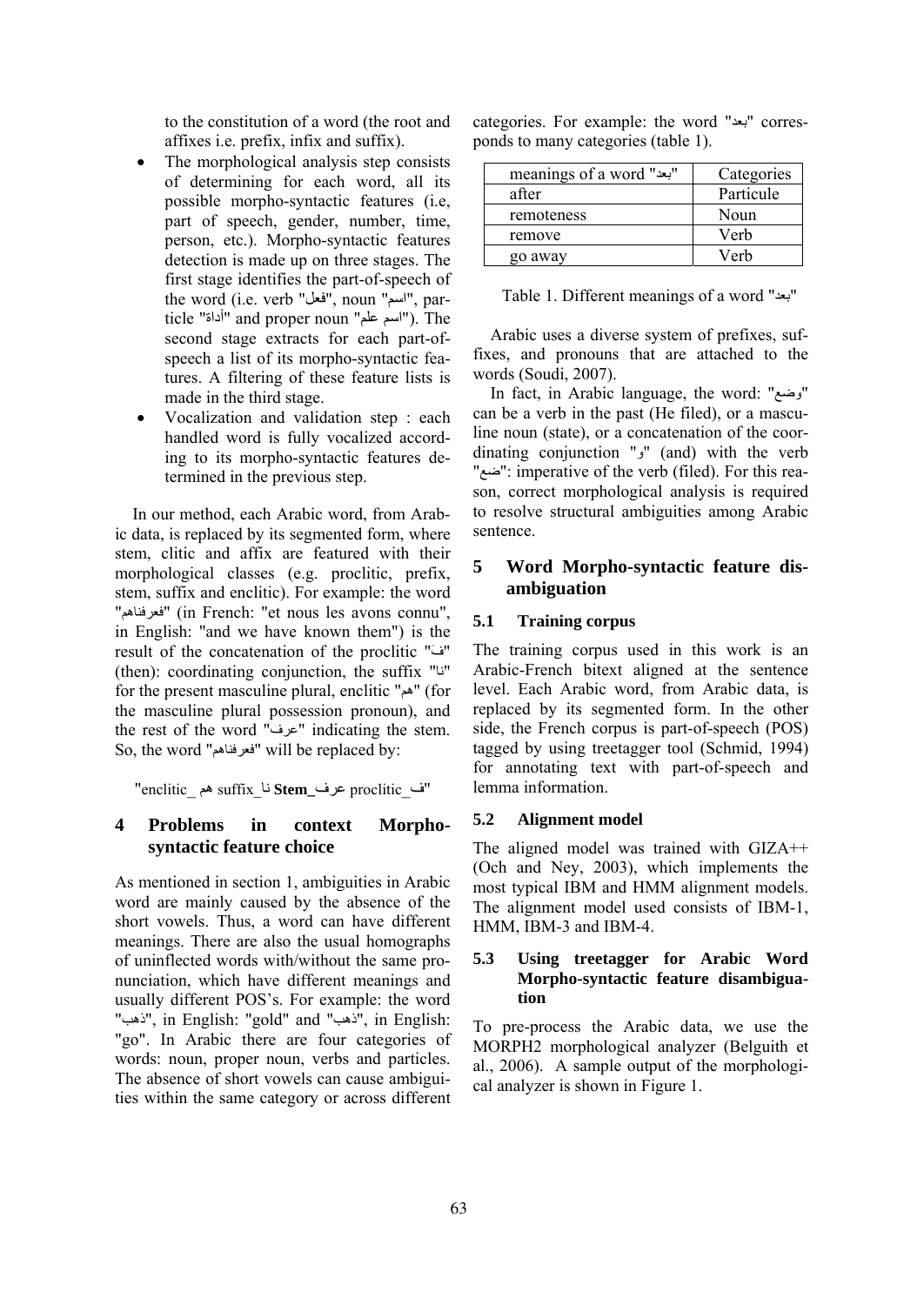

Figure 1. Possible analyses for the word "بعد "

The obtained output consists of a set of all possible morphological analyses for each word, with the unique correct analysis. One needs to select the right meaning by looking at the context. Given the highly inflection nature of Arabic, resolving ambiguities is syntactically harder within the same category. We want to choose the correct output using the features generated by TreeTagger applied to the French corpus.

To obtain this correct feature, we needed to match data in the segmented Arabic corpus to the lexeme and feature representation output by TreeTagger. The matching included the results of the alignment of word between the segmented Arabic corpus and the part-of-speech tagged French corpus.

Example : the word "فعرفناهم) "in French: "et nous les avons connu", in English: "and we have known them") is segmented by:

"ف\_proclitic عرف\_**stem** نا\_suffix هم\_enclitic"

The part-of-speech tagged of the French sentence is:

"et\_KON nous\_PRO:PER les\_PRO:PER avons\_VER:pres connu\_VER:pper"

The result of the alignment between these two sentences is:



Figure 2. (a) Output of morphological analysis MORPH2: segmented Arabic sentence, (b) French translation and its alignment with segmented morphological analysis

The stem "عرف "is aligned with the word: "connu" : the past participle of the verb "connaître" (in English : "known"). We can deduce that the part of speech of the stem "عرف "is a verb.

Morpho-syntactic features provided by Tree-Tagger are verb, proper noun, noun, adjective, adverb, conjunction, pronoun, preposition, etc. The morpho-syntactic feature of Arabic words aligned with French words tagged by adjective or noun will be replaced by the morphosyntactic feature : noun: "اسم". While, the morpho-syntactic feature : adverb, conjunction, or prepostion will be replaced by the Arabic morpho-syntactic feature : particle : "أداة".

We can attest that the use of morpho-syntactic features provided by the part-of-speech tagged corpus in the other side can remove disambiguation of morpho-syntactic feature of the Arabic word provided by a morphological analyser, especially for agglutinative and inflectional languages.

#### **5.4 Experimental results**

In our experiments, on the entire corpus, the MORPH2 morphological analyzer makes 1152 errors (27%). Table 2 shows the results obtained with the morphological analyzer MORPH2, BASELINE, and the results obtained with the Arabic morphology-French alignment, treetagger-to-morph2, where Arabic morphology-French alignment is used to choose a correct